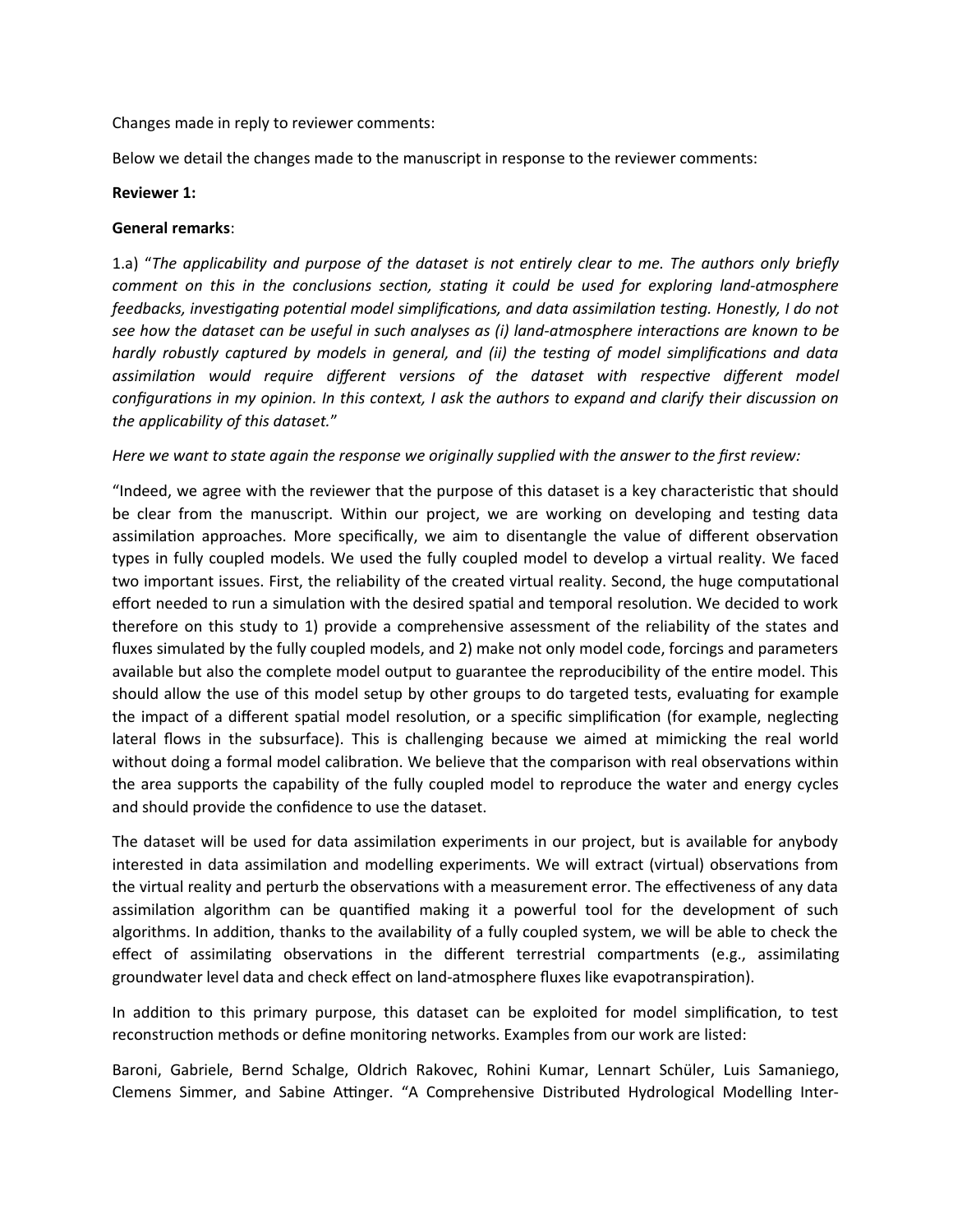Comparison to Support Processes Representation and Data Collection Strategies." Water Resources Research, January 17, 2019. https://doi.org/10.1029/2018WR023941.

Lv, Shaoning, Bernd Schalge, Pablo Saavedra Garfias, and Clemens Simmer. "Required Sampling Density of Ground-Based Soil Moisture and Brightness Temperature Observations for Calibration and Validation of L-Band Satellite Observations Based on a Virtual Reality." Hydrology and Earth System Sciences 24, no. 4 (April 17, 2020): 1957–73. https://doi.org/10.5194/hess-24-1957-2020.

Haese, B., S. Hörning, C. Chwala, A. Bárdossy, B. Schalge, and H. Kunstmann. "Stochastic Reconstruction and Interpolation of Precipitation Fields Using Combined Information of Commercial Microwave Links and Rain Gauges." Water Resources Research 53, no. 12 (2017): 10740–56. https://doi.org/10.1002/2017WR021015.

In Baroni et al. (2019) a similar dataset created with TerrSysMP is compared to a distributed, conceptual-based hydrological model. The comparison was able to identify where and when simulations yielded similar results (and as such the simplified model could be used instead of the complex one) and where differences emerged (and as such identifying the need of model improvements and measurements). In Lv et al. (2020) the virtual reality was used to identify optimal sampling strategies for capturing soil moisture dynamics at a desired accuracy and precision. This is a basis for designing costefficient monitoring schemes. Haese et al. (2017) introduced a method to reconstruct precipitation fields combining precipitation measured by rain gauges and commercial microwave links. The synthetic dataset allowed the comparison of the reconstructed fields and its estimated error against the virtual truth. These are just few examples of how the data set can be used to test different methods or modeling strategies.

In addition, it is important to point out that indeed land-atmosphere feedbacks are difficult to capture by models. The advantage of our coupled modelling approach is that we replace the hydrology of the land surface model CLM3.5 with an approach where lateral subsurface flows (soil and, especially important, groundwater) are considered as well, and also lateral flows along the land surface (streams). As such, it is a state of the art model for representing land-atmosphere interactions, especially for the water and energy cycles. We agree that using CLM3.5 instead of CLM5.0 implies that the representation of vegetation and biogeochemical cycles in land-atmosphere interaction it is not the best we can do at the moment. However, a coupled land-atmosphere model using CLM5.0 and at the same time a full subsurface hydrology including lateral flows is not available yet.*"* 

Based on this response we have added a paragraph in the discussion section (lines 589-609):

"Finally, we want to address the applicability and usefulness of this dataset for various studies. As indicated, this dataset can be valuable for data assimilation both for testing new methods or algorithms and as a standard set for synthetic observations to pull from. It is thus possible to carry out data assimilation experiments with different conditioning datasets. Due to the long time series we have covered almost any possible weather regime (with the exception of truly extreme events) which can be a great advantage as some algorithms may work well for most conditions but may show weaknesses for other specific conditions (for instance the CMEM operator in combination with frozen soils). It also allows to investigate the impact of simplifications such as using a fixed atmospheric forcing instead of a model and thus disregarding feedback mechanisms. Next to data assimilation there are also model development and model analysis and comparison studies that can benefit from this dataset. If specific changes to the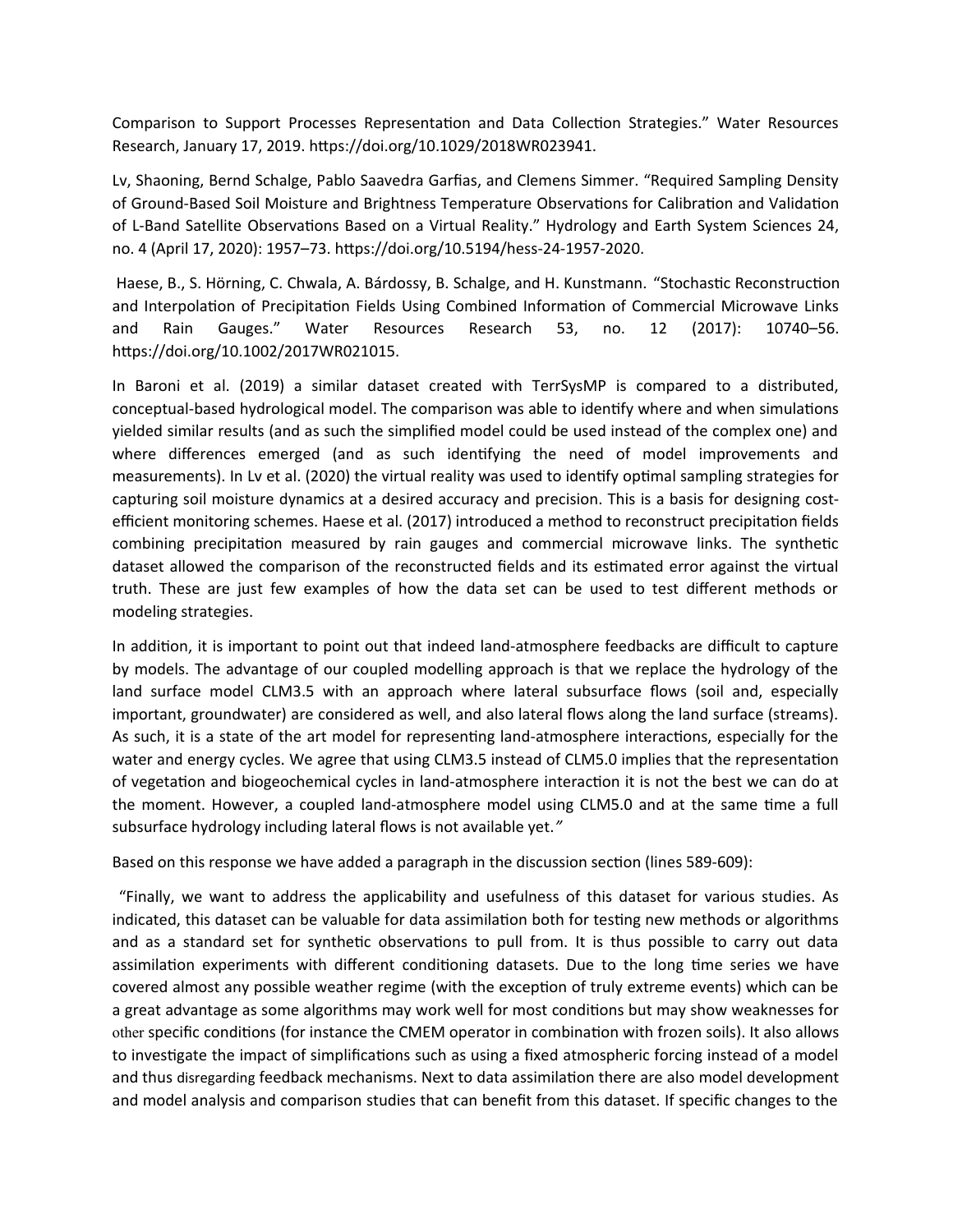model system are made, for example testing a new cloud parametrization, all of the input files that are provided with this dataset can be used to quickly set up a working environment with known results to compare to. Here the length of the simulation is again an advantage since any development can be tested for relevant time slices. A detailed analysis of the dataset regarding compartment interactions is also of interest. We have shown the overall behavior of the system but we have not studied specific interesting events such as heatwaves, dry periods or floods in detail. It would also be of interest to perform longer term simulations to analyze climate change and analyze better inter-annual variability by considering yearly changes in the LAI cycle. Lastly, this setup can also be considered as a template for ensemble-based setups in the future. Right now, reduced resolutions are needed in order to run many members of such a coupled model system. As we have shown, even this higher resolved simulation still shows some biases that are directly related to resolution so increasing resolution also in ensembles will be a logical step in the future to obtain better results. When this happens, the methods we used here to generate this simulation will be very useful as well as the analysis presented here to decide how an ensemble should be set up based on the goal (an ensemble for flood forecasts would benefit from a different strategy than an ensemble for drought monitoring)."

2.) "*CLM3.5 is used here as land surface model. This is outdated. By now, CLM5 is clearly more advanced in terms of simulating processes related to vegetation and hydrological dynamics at the land surface (Lawrence et al. 2019).*"

We added a paragraph where we explain that using a more up-to-date version would not have had an impact on this simulation due to our setup choices (lines 123-131):

"Version 3.5 of CLM that is used here is already relatively old. Even though version 5 was not yet available when we started our work, it is now and comparison is warranted. Newer versions of CLM have several major improvements over 3.5. The first one is a more sophisticated routing scheme leading to much improved soil moisture profiles. In our case we replace this part with ParFlow anyway so our older version is not a disadvantage in that regard. Other improvements are the inclusion of carbon and nitrogen cycles as well as more options for crop type vegetation. Here we purposely simplify our setup as we not only have and want static land use but also use a blend type of crop with no sharp changes in LAI due to harvests. Instead, we assume harvest to be an ongoing process all throughout autumn. Thus, all these improvements do not downgrade the simulation results presented and discussed in this study."

3.) "*Throughout the manuscript there are various inaccurate statements limiting the reproducibility of the model simulation (e.g. 'increased by about', 'increased by approximately', 'set considerably higher', 'needed to be increased from its standard values', various pedotransfer functions used without explaining criteria, see also respective specific comments below). More information needs to be provided in each of these cases to ensure the reproducibility of the entire analysis, either in the manuscript or in an appendix.*"

We have changed the appropriate sections to be specific. The detailed changes are given in the specific answers to reviewer questions below. Since the forcing and namelist files are part of the dataset as supplementary files, the exact setup of our models can be re-created and values checked. We added a direct link to where the forcing files can be downloaded (lines 269-270):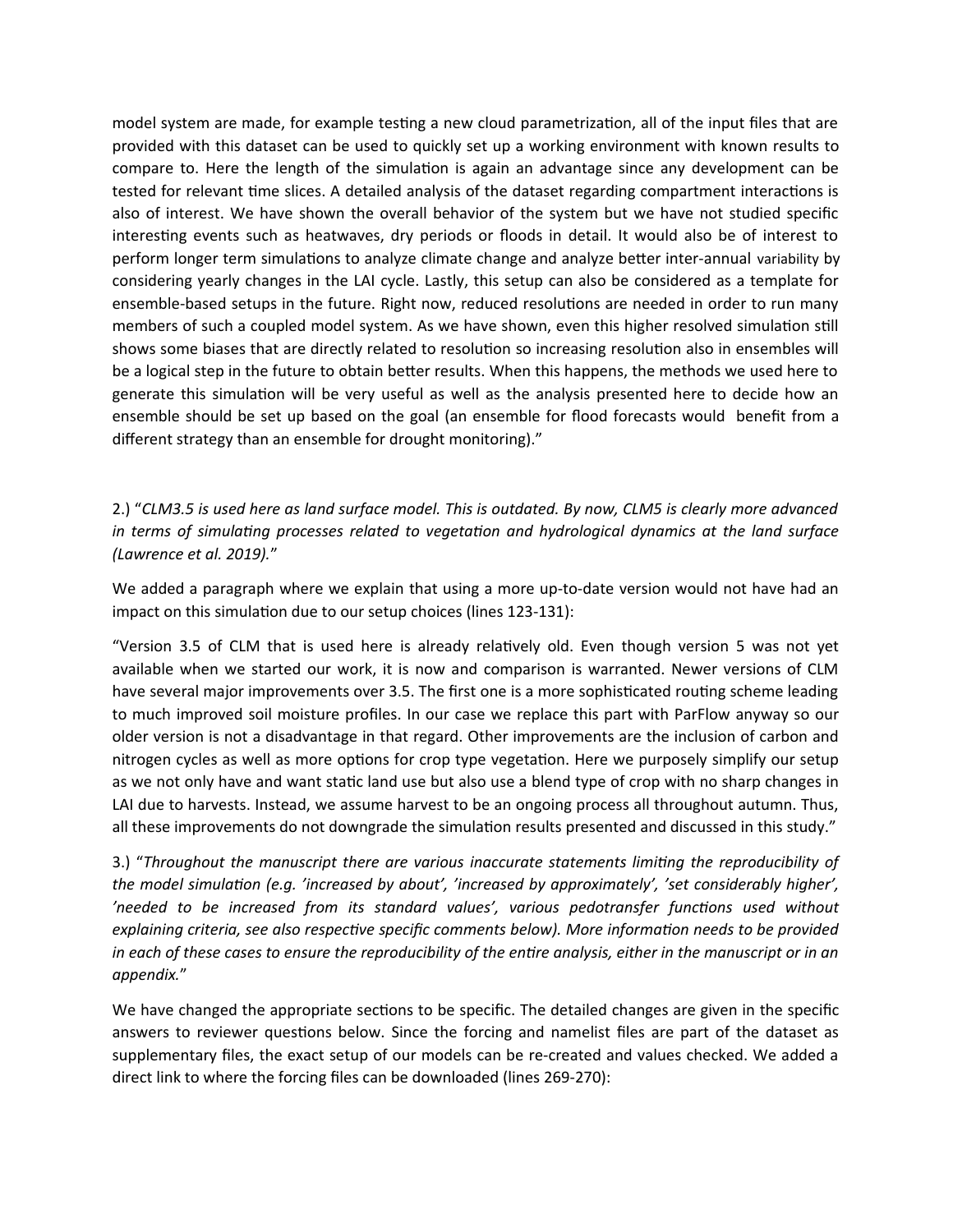"All these changes are part of the forcing files that are provided with the full dataset making it easy to reproduce our simulations (https://cera-www.dkrz.de/WDCC/ui/cerasearch/entry? acronym=Neckar\_VCS\_v1\_FORCING)"

4.) "*There are several arbitrary choices made throughout the study which need to be (better) motivated. This includes modifications of the modeling setup of which the purpose is not clear or the magnitude is arbitrary (e.g. 20% increase of sand fraction, ignoring of karst layers, conceptualization of alluvial layers as gravel and bedrock layers including the assumption(s) of values for various involved parameters, modifications of the LAI data). When making these modifications to adapt the model behavior in particular respects (more sandy soils to enhance infiltration) it should be kept in mind that even if the particular purpose is fulfilled, the land-atmosphere system is highly interconnected such that unforeseen side effects can occur. Further, the arbitrary choices include the approach(es) used to validate the modeled dataset (e.g. spatial averaging of model data across 25 grid cells for validation of atmospheric boundary layer characteristics, seemingly random time intervals of the soil moisture, evapotranspiration and runoff validations).*"

We have clarified our reasons as to why we changed some of the values. Most are based on other (cited) studies, previous results or the specific setup and simplifications we used. All these points are handled separately in the detailed section below.

5.) "Soil types are an important ingredient for hydro-climatological model simulations. The downscalingbased derivation of soil types in this study is (i) difficult to understand and (ii) contains several assumptions which are not motivated, among which are the amount of considered 1995 locations, the 20% increase of sand fraction (see above), the choice of an exponential model, the choice of conditional co-simulation versus kriging, the focus on first three soil horizons (first means uppermost I guess?). I wonder what is the impact of the choices made here on the final dataset?"

The choice for the increase in sand content was based on earlier results where we used this setup in a sub-catchment (see images below) and tested the response to various soil setups. We found there that we needed to increase sand content by 20% as we otherwise would have had very shallow water-tables and even higher ET values. The changed text is given below responding to the specific comment originally at line 221.

As for the process that we used to create the soil map, we want to repeat our earlier comment from the response to the first reviewer on this:

"Indeed, the method to downscale the original soil map underwent several tests. Some of them have been described in (Baroni et al., 2017). We have referred to that paper also within the manuscript, but we summarize below the main steps for the sake of clarity.

The original soil map with necessary data for running the model is quite coarse with the areas of most of the soil polygons above 20 km2 (Figure 1).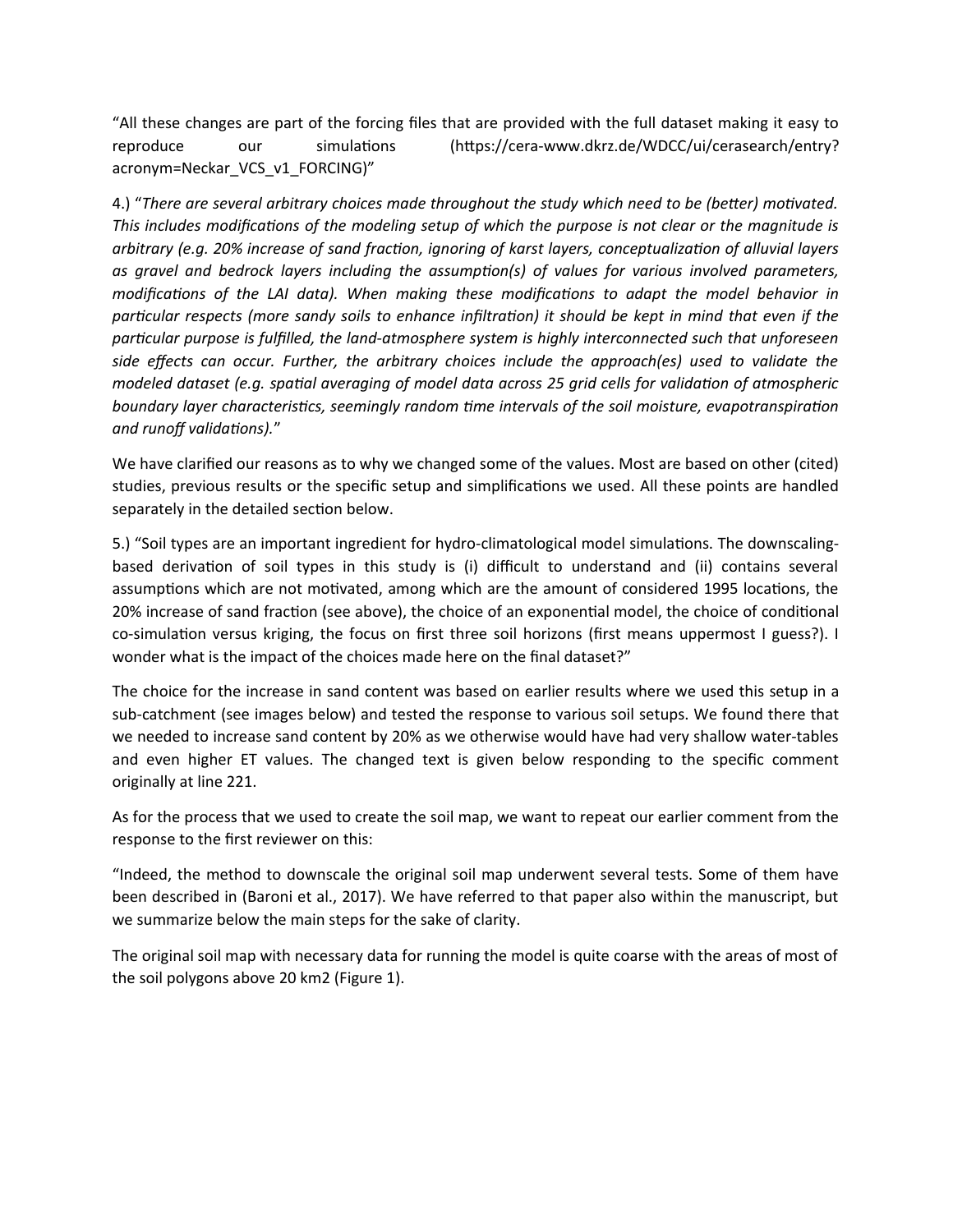

Figure 1: original soil map of the area. Please note that these figures do not represent the entire domain of the VR1 but they are reported to show the main characteristics.

Based on that, different methods have been tested and compared to the new so-called conditional point method (CPM). The results are depicted in Figure 2.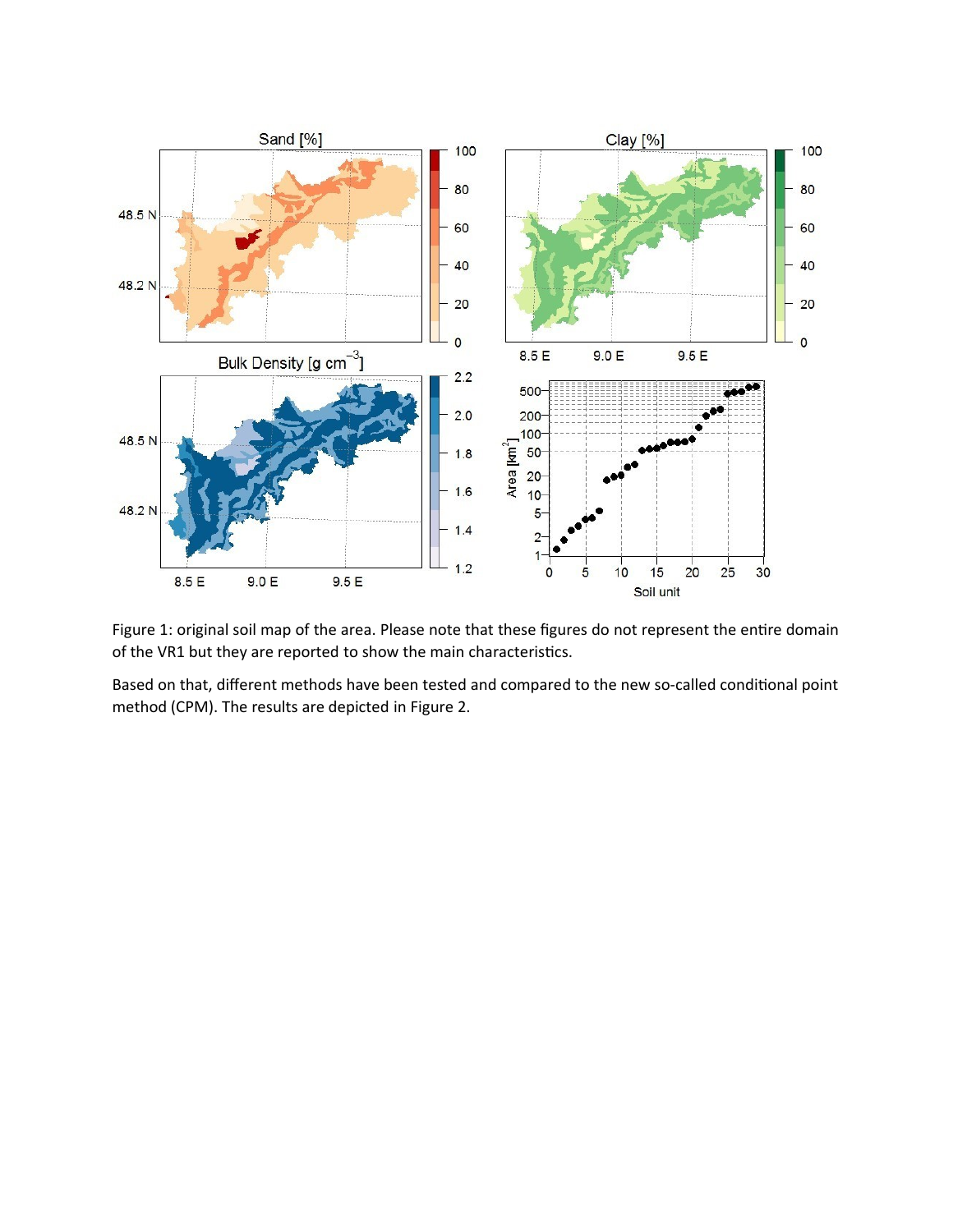

Figure 2: soil clay map created with different methods. From left: random error (RE) method where nominal value of each soil type has been perturbed, spatially correlated (SC) method where a spatial random variable has been superimposed to the original soil map (black line) and, conditional point (CP) method where conditional points are extracted and used in the conditional simulation.

The results showed that the CP method introduces uncertainty only at small spatial scales while the longer spatial patterns are preserved without sharp changes between the soil units. For this reason, this method has also been selected within the present study. Please also note that we did not consider the kriging approach as kriging removes small-scale variability which was considered an important feature to be considered in the dataset and coupled modelling.

The conditional point CP method is described in the next Figure 3.

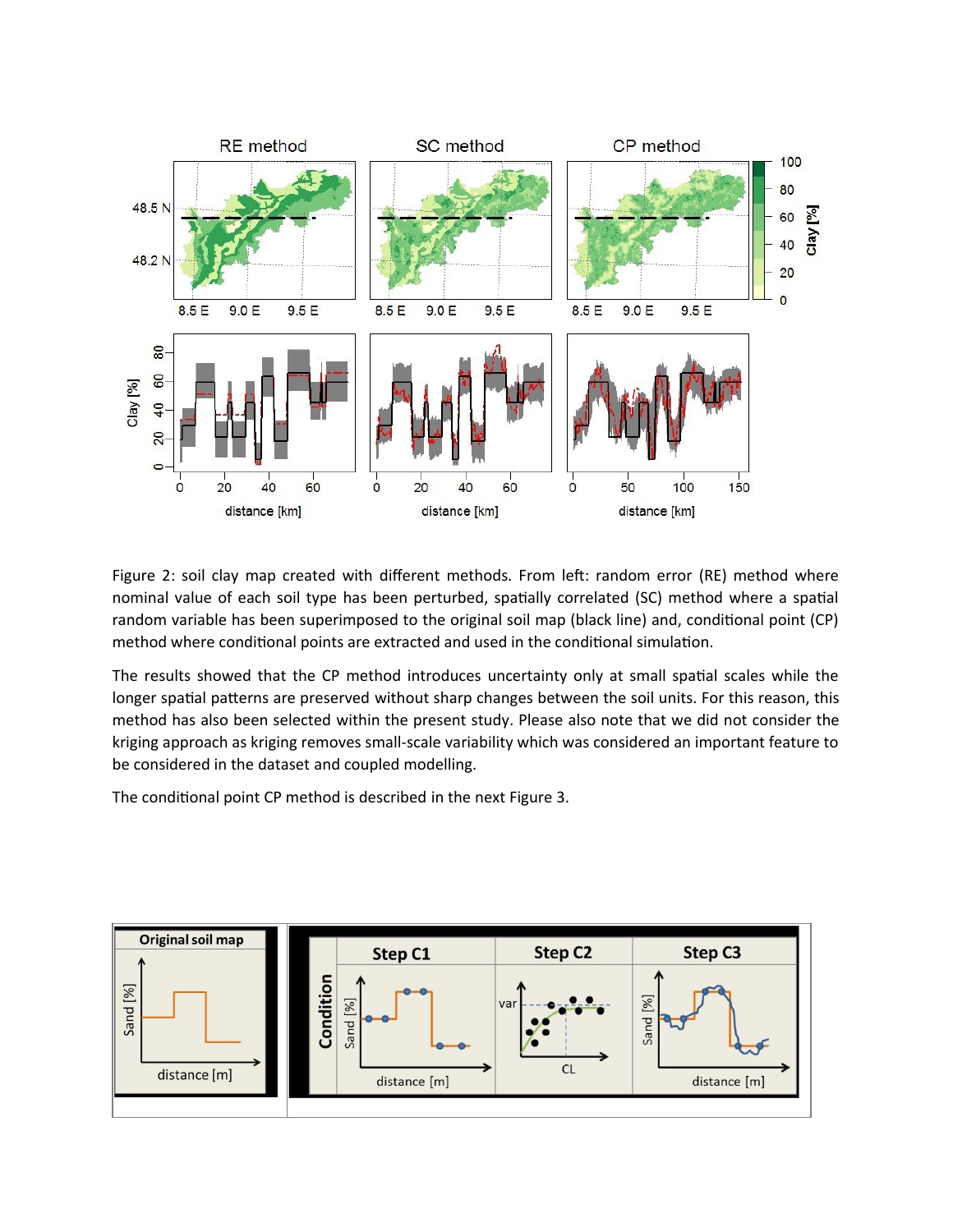Figure 3: sketch of the method to downscale the soil map (a transect is depicted as example)

Starting from the original soil map, (step C1) soil samples are selected, (step C2) a variogram model is fitted and (step C3) a conditional simulation is created. In total 1995 locations have been used to mimic a realistic number of soil samples that can be collected for creating a soil map. More specifically a density of 1 sample per 5 km2 is used. Some tests conducted for different sampling densities did not change the results significantly. The procedure will be discussed in greater detail in the new version of the manuscript. In contrast, the selection of the variogram model did not undergo a detailed analysis but was selected to provide a stronger short scale variability in contrast to the Gaussian variogram. Finally, the use of the first upper soil horizons has been considered because they represent the main soil horizons of the root zone (horizons A, B and C). Additionally, the use of only the first three horizons allowed us to have a variable soil depth under which we imposed the rocks. The original soil map provides more soil layers which would have resulted in a uniform soil depth of 2m.

As previously discussed, all these features have been selected after several tests conducted with the fully coupled model or with simpler configurations (not coupled, short period, limited areas), finally resulting in more realistic dynamics. We did not completely evaluate the impact of all these decisions on this dataset. This would require a detailed sensitivity analysis that is beyond the scope of the present study and also not feasible from the computational point of view."

Based on this response we have updated the entire section detailing the creation of the soil map in various places. It now reads (lines 238-263):

"Since soil properties may vary substantially at scales smaller than the 1km for which BUEK1000 is appropriate, which might impact system dynamics (Binley et al. 1989, Herbst et al. 2006, Rawls 1983), the soil map is downscaled by artificially adding variability using the conditional points method recently presented in Baroni et al. (2017) as follows:

(1) The BUEK1000 soil map is randomly sampled at 1995 point locations with one sample every 5 km<sup>2</sup> on average, a minimum sample distance of 250 m, and at least one sample for each soil type of the original soil map which is realistic in the context of how soil maps are usually created. This strategy resulted from extensive testing by minimizing the tradeoffs between reproducing the main features of the original soil map and creating variability at finer resolution.

(2) The sample locations are used as conditional points for further interpolation. Here, texture, carbon content, and depth of the first three soil horizons are extracted from the BUEK1000 resulting in variable soil depth rather than the assumed unrealistic uniform soil depth. In addition, the sand content of the original map was increased by 20% (except for areas with very high sand content to avoid grid cells with >90% sand) resulting in a slightly higher hydraulic conductivity because previous simulations yielded too shallow unsaturated zones related to the spatial resolution of the simulation. Changing sand content increased the thickness of unsaturated zones and lowered groundwater tables, fixing most of the emerging biases

(3) Experimental variograms and cross-variograms are calculated for all variables and exponential models were fitted to all spatial structures.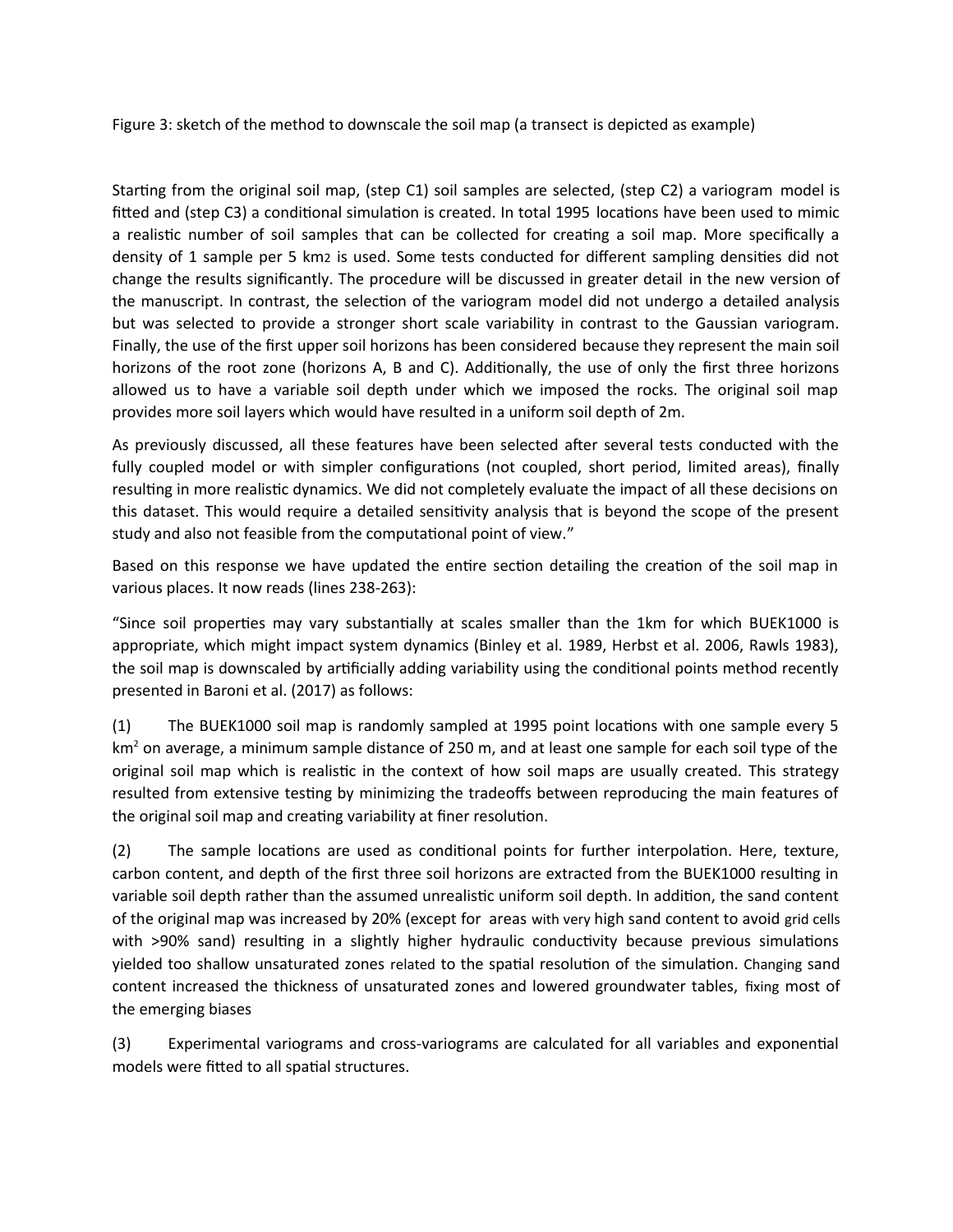(4) A texture map (sand and clay percentage) is generated using a single realization based on conditional co-simulation (Gomez-Hernandez and Journal, 1993) to provide the sub-scale variability (<1 km<sup>2</sup>). Soil horizon depths and carbon content are, however, assumed to have a smoothed spatial variability; therefore, they are interpolated based on ordinary kriging as the removal of small-scale variability is not important for the depth and carbon content.

(5) Since ParFlow describes retention and hydraulic conductivity curves based on Mualem-van-Genuchten parameters, pedotransfer functions are applied to estimate these parameters. The pedotransfer function of Cosby et al. (1984) is used to estimate saturated hydraulic conductivity based on soil texture, the one from Rawls (1983) is used to estimate soil bulk density based on soil texture and organic matter and the one from Tóth et al. (2015) is used to estimate van Genuchten parameters based on soil texture and bulk density. These have been selected based on data availability, applicability of the particular approaches, and previous evaluations conducted in the area (Tietje and Hennings, 1996)."

6.) "*The validation of the model simulation in terms of evapotranspiration is very limited. While it is reassuring that the ET and groundwater dynamics are broadly coupled according to expectations this is not a quantitative assessment. The modeled ET could instead (or additionally) be compared with stateof-the-art evapotranspiration datasets such as GLEAM (Martens et al. 2017) or FLUXCOM (Jung et al. 2019) at larger spatial scales.*"

We have added a paragraph detailing the reason for this very limited analysis. Several of our setup choices (no interannual variability and one land-use type per gridcell) make it hard to compare to observational datasets. ET is very sensitive to land-use and we use a different land-use map than either of these datasets. We also use bare-soil instead of urban areas so given the resolution of these datasets and the rather high density of urban areas in the region emerging differences would be hard to attribute. The updated text now includes this information (lines 347-350):

"We want to point out that in this region ET is almost always limited by atmospheric demand which is why we limit the analysis to bare-soil evaporation only. Since the upper-most layers can dry quickly the resulting drop in evaporation can be seen which is not the case for ET if there is an extended root zone as we have for crop, grassland and forests. These bare-soil areas are not a feature of the real catchment and as such cannot be compared to real measurements."

7.) "I like the comprehensive validation of the dataset in terms of several variables - an overview table summarizing the determined strengths and weaknesses would be helpful for users I think."

We have added such a table, see Table A.3.

8.) "There are too many figures in my opinion, diluting the main messages. Figures 3-5, 7, 14, 17 could be moved to supplementary, and Figures 9 & 10 could be combined."

We have removed former figure 7 and moved former figures 2, 4, 5, 14 and 17 to the appendix. In addition, we updated several of them in accordance with the more specific comments below.

# **Specific comments**: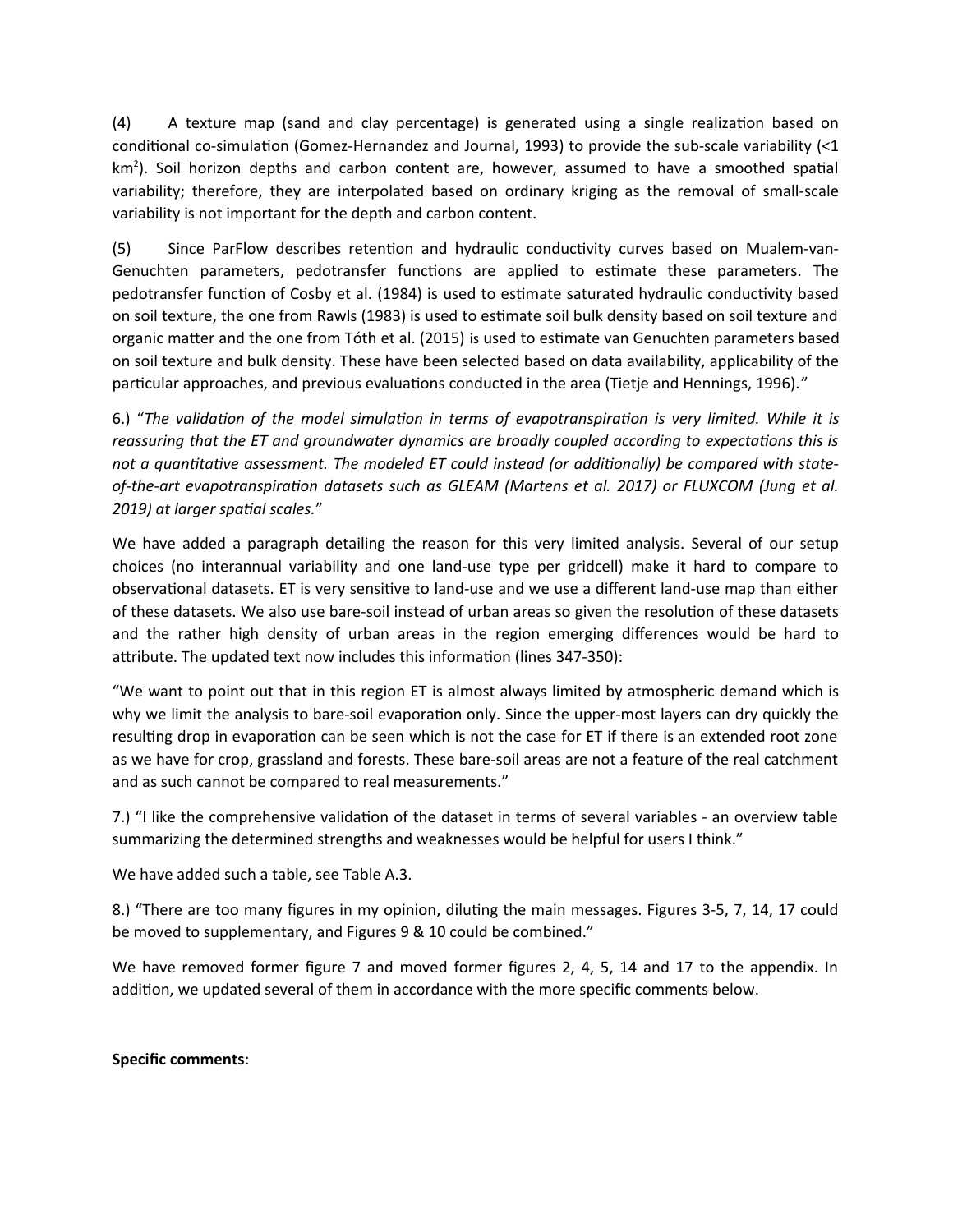"*line 35 and throughout: 'simulated' would be more straightforward than 'virtual', using such terminology the term 'real' (line 34 and throughout), referring to observations, can be removed from the manuscript*"

We have used simulated instead of virtual throughout the text now.

### "*line 56: test a disaggregation method*"

In the cited paper this was done for soil moisture. Doing this for this coupled system and all related variables and parameters would be a complete study on its own. The paper was cited to highlight the use of simulated datasets rather as an example we wanted to follow.

"*line 75-78: you do not aim to reproduce to observed catchment dynamics but still validate the model in some respects - this seems contradictory to me; what is the aim here if not validating the model against observations? how useful is a modeled dataset for the community if is not resembling observations?*"

We have added a sentence in section 4 explaining why we validate our simulation even if we have purposely deviated from reality in some cases (lines 315-316):

"Even though we do not aim to be as close to reality as possible, we feel that it is important to show that the model system is behaving as expected and is thus suitable for the various use cases we discussed."

### "*lines 139 & 145: the chosen time period and simulation catchment/area are not motivated*"

We have added a sentence to detail that the time period limit was simply due to the availability of atmospheric forcings. The choice of the catchment was driven by water-table depth. Given the shallow groundwater tables in large part of the catchment a stronger feedback of groundwater on atmospheric conditions can be expected:

"We ran the fully-coupled model for a period of nine years (2007-2015) as 2007 was the first full year where high resolution atmospheric forcings were available and nine years was the maximum possible simulation length given constraints on compute resources." (line 154-156)

"These typical central European catchment features in addition to the relatively shallow groundwater tables (implying a stronger possible feedback of groundwater on atmospheric conditions) were the basis to select the Neckar catchment for our simulation." (lines 174-176)

# "*line 172: please give more information on the 'software restriction'*"

The restriction was somewhat unique related to the system we were using for our runs. We added the following text (lines 190-193):

 "A software restriction (unfixable bug specific to the supercomputing system we were using for our simulation runs as described in the previous section) did not allow for cases with more than 4.2 million CLM columns as the model did not initialize properly and crashed implying that a higher spatial resolution for CLM and ParFlow than 400 m could not be achieved for the Neckar catchment on the used system."

"*line 183: please give more information on the location of the grid cells and the artificial elevation modification to ensure reproducibility, here or in an appendix*"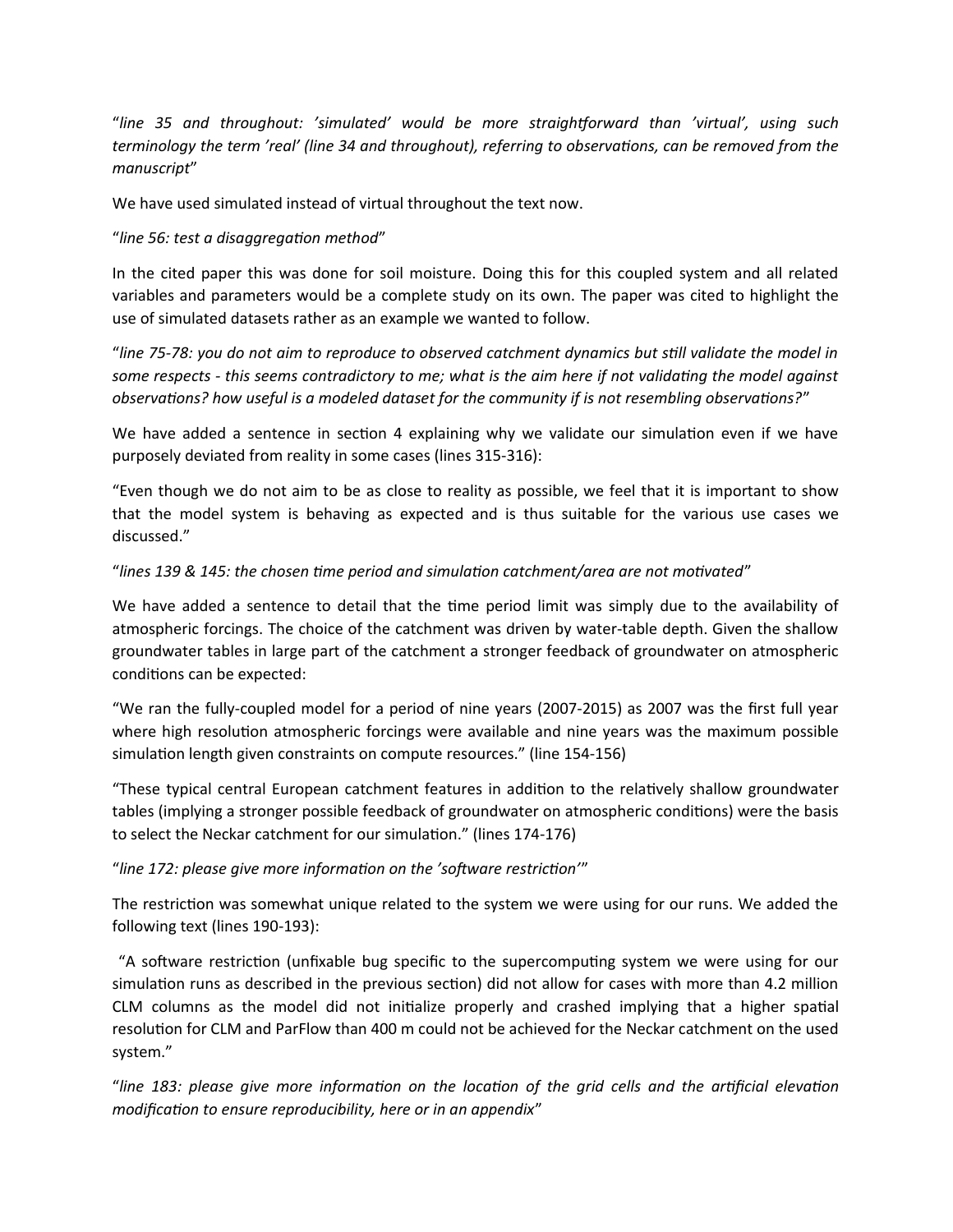We have added a remark linking to the provided forcing data where the full elevation map is available (lines 269-270):

"All these changes are part of the forcing files that are provided with the full dataset making it easy to reproduce our simulations (https://cera-www.dkrz.de/WDCC/ui/cerasearch/entry? acronym=Neckar\_VCS\_v1\_FORCING)"

"*lines 195-196: 'about 20%' & 'about 3.3', please be more accurate*"

In order to handle the reviewer comments, we modified the text as follows (lines 218-223):

"This LAI is increased for all plant functional types by 20 percent on average (more for forests and less for grassland and crops) in the summer months. LAI was changed by factors less than 1 to 3.3 in wintertime (DJF average) for needle-leaf forests in order to account for known biases in the MODIS data (Tian et al. 2004) mostly related to snow cover and fractional land cover due to the satellite footprint which often includes other vegetation types or roads and other buildings, leading to an underestimation for a gridcell that is fully covered by just one type as we use them."

"*lines 194-197: in the abstract of the Tian et al. 2004 paper I found "On average, the model [...] overestimates FPAR over most areas in the Northern Hemisphere compared to MODIS observations during all seasons except northern middle latitude summer." "The MODIS LAI is generally consistent with the model during the snow-free periods..." which makes me wonder why the authors modify LAI in summer? Further this could create jumps in the LAI time series from May-June and August-September. More importantly, you state here that LAI is used "for the year 2008". Does this mean there is no interannual vegetation variability? This would affect evapotranspiration and thereby many related variables and would need to be stated as a serious shortcoming.*"

We have added several lines detailing that we do indeed ignore interannual variability on purpose: We also clarified that the changes in summer are small and related to the aggregation of shrubs and proper forests and that there are no jumps for LAI possible due to the way CLM treats LAI (lines 216-217):

"As a result, interannual variability is not considered in this simulation and we have the same LAI curve for each PFT each year. This somewhat limits the comparability to ET observations especially in spring."

"*line 204: please give the spatial resolution instead of the scale 1:1000000*"

We added this. (~1km, not constant due to map projection)

"*line 221: 'approximately 20%', please be more accurate; further, and more importantly, please motivate this modification and its magnitude*"

We have added that it is 20% except for cases where sand% was already very high to avoid unrealistic cases of >90% sand. We clarified that this is due to earlier simulation results and the resolution that we use (lines 247-251):

"In addition, the sand content of the original map was increased by 20% (less for areas that already had high sand content to avoid cases with >90% sand) resulting in a slightly higher hydraulic conductivity because previous simulations yielded too shallow unsaturated zones as was expected for the resolution of this simulation. The increase of sand content fixed most of this bias."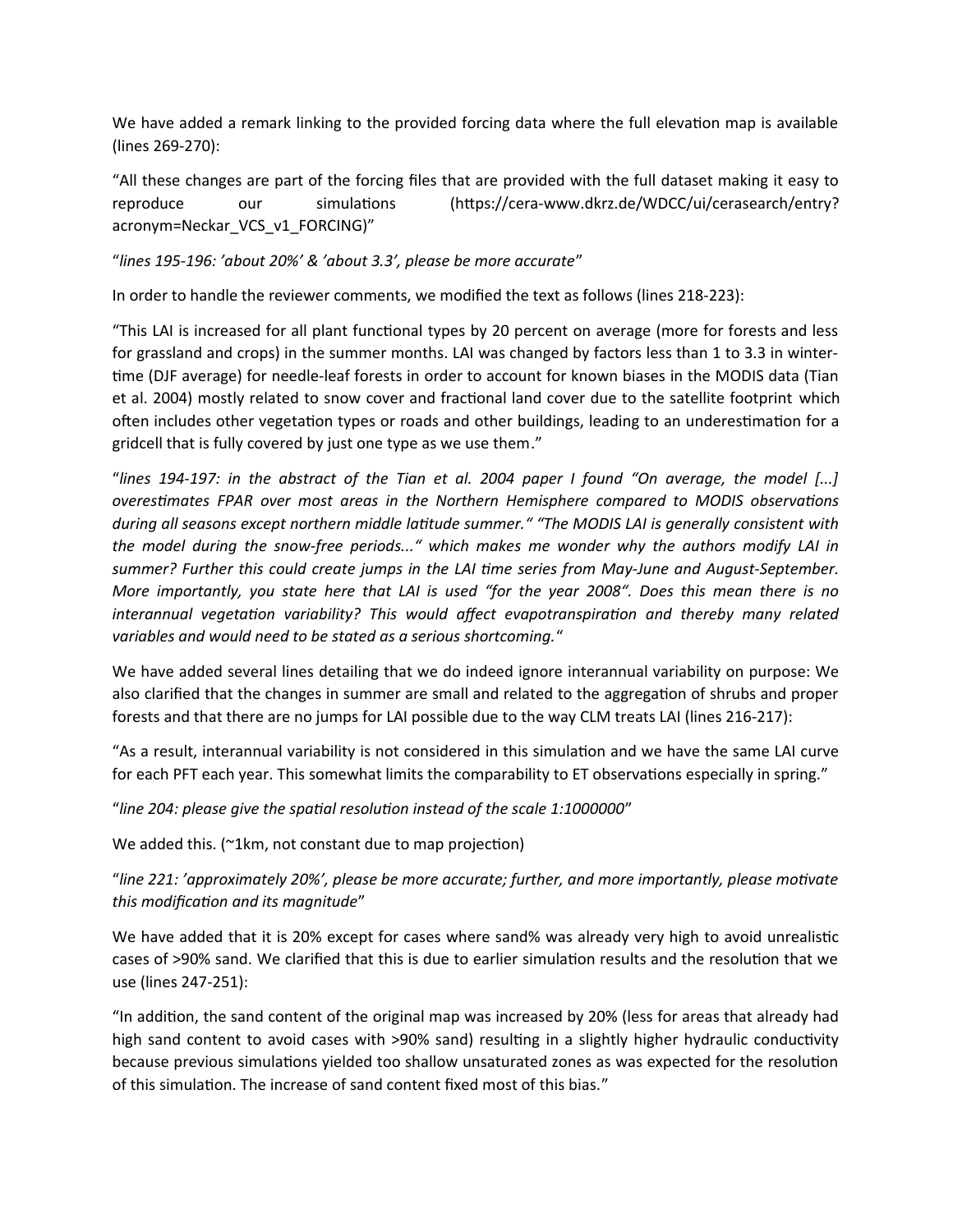"*lines 229-231: please give detailed information on where which pedotransfer functions have been used*"

We have added more detail, the text now reads (lines 259-263):

"The pedotransfer function of Cosby et al. (1984) is used to estimate saturated hydraulic conductivity based on soil texture, the one from Rawls (1983) is used to estimate soil bulk density based on soil texture and organic matter and the one from Tóth et al. (2015) is used to estimate van Genuchten parameters based on soil texture and bulk density. These have been selected based on data availability, applicability of the particular approaches, and previous evaluations conducted in the area (Tietje and Hennings, 1996)."

"*lines 239 & 242: repetition of the information that karst is not considered*"

Mentioned it only the first time.

"*lines 239-240: 'to avoid the manifold hydrological challenges related to its modeling', please be more specific here, also please comment on the impact of this simplification of the approach on the final dataset*"

As mentioned in our detailed reply, karst is very hard to model correctly, especially with only 100m model depth. Because of that we just disregard it. We added a sentence to make clear that while the overall representation of groundwater is poorer in these areas, effects on near-surface soil moisture in these areas is limited (lines 274-276):

"While this can have significant impact on the groundwater representation in the karst areas, for the rather short time period considered here we expect a limited impact on near-surface soil moisture content as the affected areas have in general deeper groundwater levels."

"*line 245: if these alluvial bodies are so relevant, why does this study use datasets which do not include them?*"

The datasets we used are the most detailed ones for that region and even those do not include them for smaller rivers. They are very important for accurate subsurface flow representation which is why we added them. We made it clear in the text that they are not resolved in the dataset (lines 281-282):

"Not covered by the discussed data sets (not part of the soil and not large enough to be resolved in the geological map) are the large alluvial bodies filling large part of the Neckar valley throughout the domain (Riva et al., 2006)."

# "*line 249: evapotranspiration errors in models can be significant and might be underestimated here*"

In order to handle this comment we changed the text as follows (lines 285-288):

"While our simulated evapotranspiration rates may be inaccurate, it is implausible that this can account for 30% of the precipitation as in this climate we are almost always energy limited and therefore ET errors will be smaller and mostly related to errors in atmospheric forcings and LAI. This implies that the water could only have left the domain through the subsurface."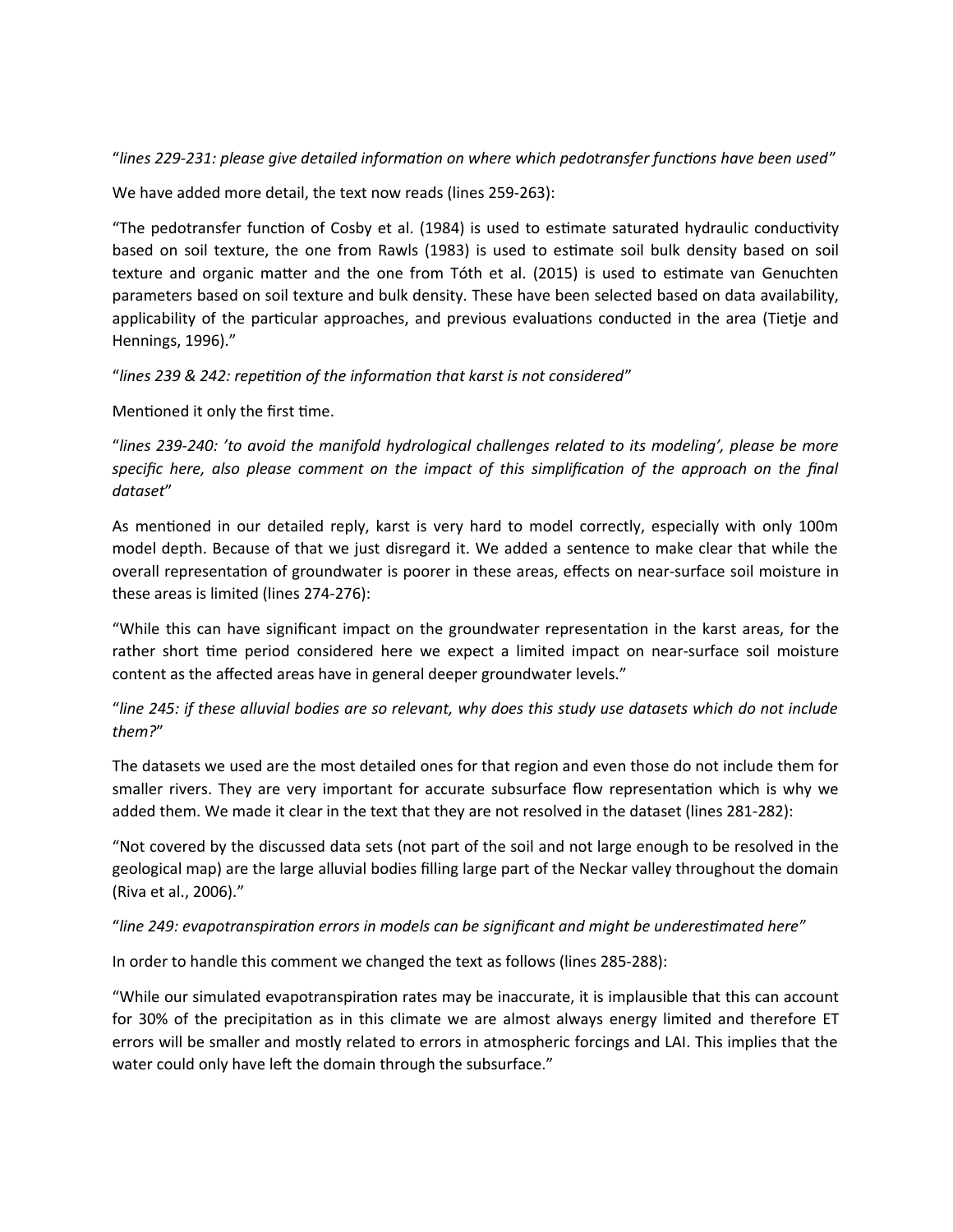"*section 4: please discuss for the performed validation analyses how the determined performance of the study dataset compares generally with the performance of other regional climate models in similar hydro-climatic regions*"

As mentioned in our response, the goal of this study is not to be in line with regional climate models. We focus here on compartment interactions for a shorter time period where climate change is not the main focus. A further comparison with outcomes of regional climate models is beyond the scope of this work. We added in the discussion the possibility for investigating this as a separate piece of work (lines 600- 603, part of the new paragraph included at the end of the discussion in reply to the first comment):

"We have shown the overall behavior of the system but we have not studied specific interesting events such as heatwaves, dry periods or floods in detail. It would also be of interest to perform longer term simulations to analyze climate change and analyze better inter-annual variabilities by considering yearly changes in the LAI cycle."

"*line 277: 'simulated realistically', please give more details here on how this is quantified*"

Added more detail: "(timing, strength of wind gusts, change of wind direction, change in air temperature and air pressure)"

"*line 301: 1km2, is this referring to the spatial resolution being 1km x 1km?*"

It is 1x1km, made this clear in the text.

"*line 323: 'quite well', please be more specific and objective. Further, in Figure 9a between 6h-17h the pattern in the model is actually opposite to that of the observations, I would not refer to this as fitting "quite well"*."

We have added a section explaining this in more detail and pointing out that afternoon rain is underestimated, which is a specific model feature (lines 374-378):

"The simulated daily precipitation distribution fits the observations especially in late afternoon and night while it overestimates precipitation during the late morning and underestimates it in early afternoon in summer. In winter this effect is much less pronounced . This behavior is related to the representation of convective showers in the atmospheric model. The responsible parametrization was not designed for the km scale and application at this resolution results in a too early onset of convective precipitation."

"*line 331: the potential (dis)agreement of simulated and actual land cover can be checked using highresolution land cover datasets such as provided by ESA CCI.* 

An explanation was included (lines 386-389):

"To avoid a biased comparison related to land-cover mismatches between the simulation and the actual land use at the observation sites, the simulation results are averaged over five-by-five atmospheric grid boxes centered around the observation sites thus giving approximately the same fractional land cover as is present at the observation location."

*line 343: how are the temperature standard deviations determined?*"

We explained how the temperature deviations are calculated (lines 399-402 and appendix):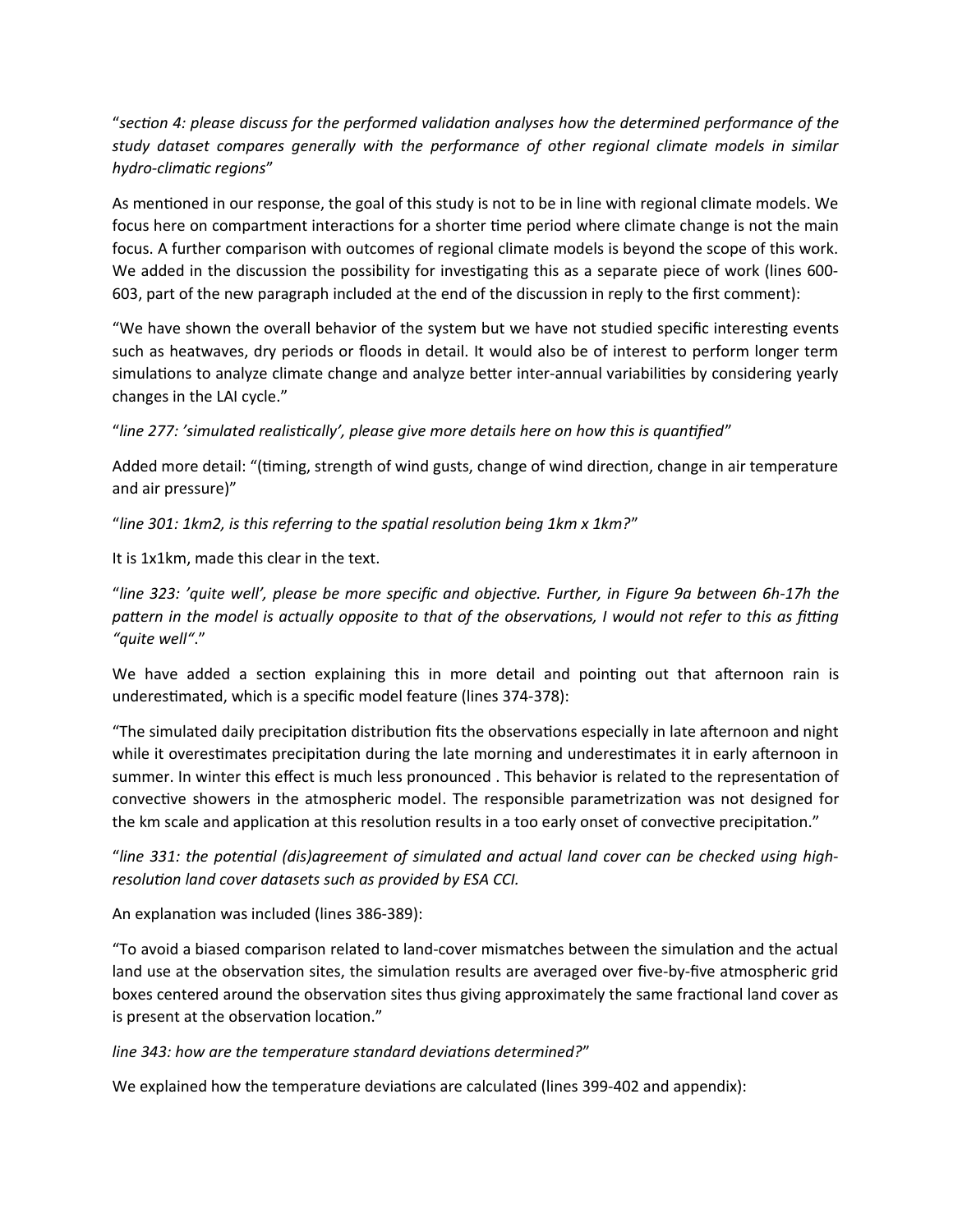"The simulated temperature standard deviations (mean absolute difference for each time of day between the specific daily value and the corresponding monthly mean, see appendix Formula A1 for details) are somewhat smaller than observed, especially for afternoons in the summer half year with underestimations of the temperature standard deviation larger than 20%."

"7.3 Appendix Formulas

$$
\sigma_{T,t} = \frac{1}{days} \sum |T_{\text{days},t} - \overline{T}_t|
$$

Equation A1: σ is the temperature standard deviation and the subscript *t* denotes the time of day. This is calculated separately for each month of the year to create the 12 profiles. The overbar for the temperature *T* denotes the monthly mean temperature value while the subscript days,t indicates that this is the daily value for the respective time of day."

"*line 361: 'very well', please be more specific and objective*"

Changed wording and added more detail (lines 420-421):

"Overall, the atmospheric profiles, including the ABL heights, are very close to observations during the day and at heights above 10m."

"*line 367: why not using the ESA CCI soil moisture dataset derived from observations of various satellites for this validation?*"

Since we use different land-use and soil properties compared to the observational dataset a comparison would not give any conclusive result. We already acknowledge a large bias in the results and one of similar magnitude can be expected when comparing to a different dataset.

*"lines 394-395: I do not really understand why this daily matching is applied here? Also it is not clear how this is done."*

This means that for each day a factor is calculated and the actual result is corrected by this factor (lines 452-456):

"With that, a daily matching of the cumulative distribution functions of the simulated catchment and satellite retrieved soil moisture is performed to find a factor which then is assumed to be the soilmoisture bias of the simulation and is applied as a correction factor."

"*lines 391 & 396: I guess you are referring to Figure 15 here, not Figure 16 as stated.*"

Figures have changed greatly, all figures should now be referenced correctly.

*"line 415: 'adequate agreement', please be more specific and objective"*

Changed wording (lines 474-476):

"The range of the hydrological responses to precipitation in the simulated catchment is similar to the observations and also during dry periods the behavior is similar, which is noteworthy since no calibration to runoff data has been applied with the model."

*"line 422: 'will always be replaced' needs to be tuned down in my opinion"*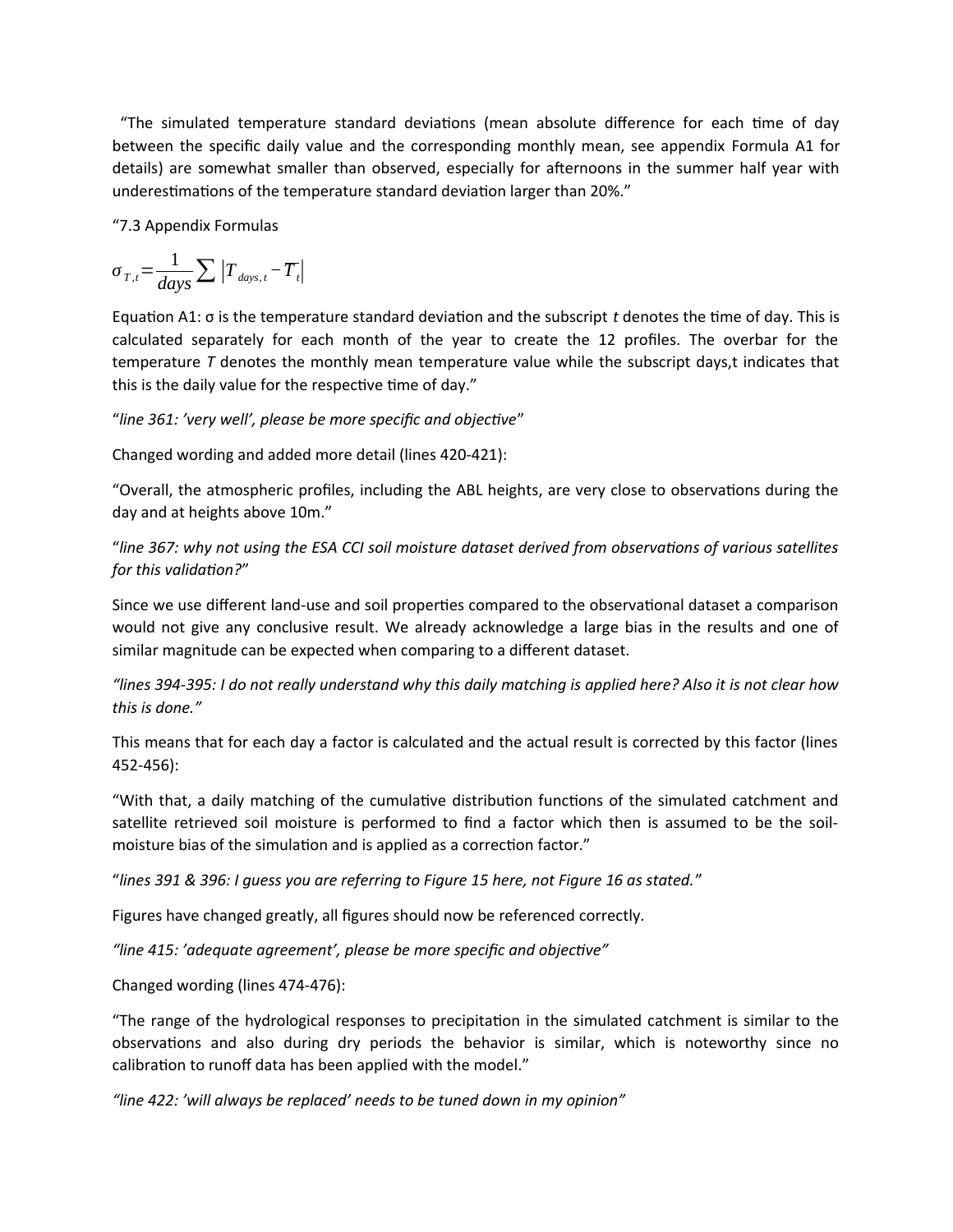We now say "often" instead of "always".

*"line 440: 'good distribution', please be more specific and objective"*

Changed lines 500-502:

"First, we visually inspect the groundwater depth map, shown in Figure 13a. Accordingly, the model shows a reasonable split between shallower and deeper (5 meter and below) groundwater tables compared to expected values from observations with shallower levels overall."

*"lines 447-450: I do not understand how the "fluctuations" are "scaled". Do you divide by the interannual standard deviation to obtain normalized anomalies (or z-scores)? If so, please name it this way as the term "fluctuations" is rather unclear."*

In this case fluctuation means that the yearly average is removed for both time series (lines 508-512):

"Instead, we compare (1) the magnitude of the fluctuation in the groundwater table throughout the catchment during a year (calculated as the groundwater observation minus its yearly mean, shown in Figure 13b) and (2) the average trend of the groundwater level in the full model domain (calculated after subtracting the mean and scaling the fluctuations to have the same magnitude). This means we are comparing standardized anomalies for the observed and simulated groundwater levels."

*"line 450: I guess this should be "according to Figure 19b" and not 19c?"*

Again, figures have changed, should be correct now.

*"lines 451-452: How is this trend computed?"*

This was poor wording. We changed it to "fluctuations" to indicate that the same time-series as before is referenced (lines 512-514):

"According to Figure 13b, the magnitude of the groundwater fluctuations is within similar ranges as the observations (Figure 13b), while a few observation wells show larger fluctuations."

*"line 454 and following: I like this discussion of limitations and issues"*

Thanks.

*"line 458: to me it seems three challenges being discussed here (?)"*

This was an error left over from a previous version. It is corrected.

*"lines 502-512: As there are multiple concrete ideas to improve the model setup and consequently the dataset, why not implementing them before publishing this dataset? comment if this will be gamechangers"*

We have added a comment giving our opinion on this (lines 576-579):

"While these changes would show improvements, they are likely marginal or very specific (river discharge characteristics) and would therefore not warrant the great computational cost to re-run for such a long time. Future developments of TerrSysMP may enable this option and it would be interesting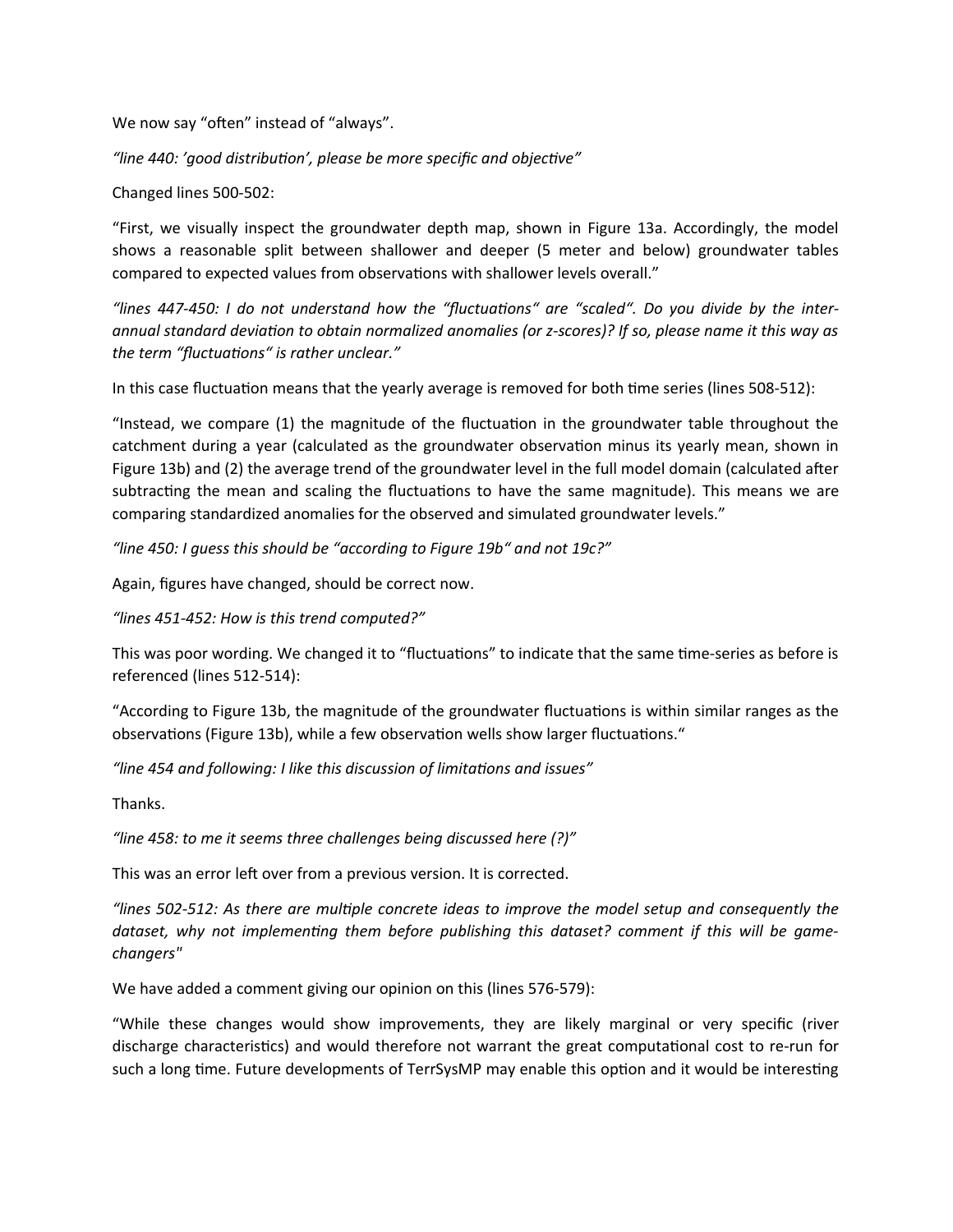to compare resulting datasets and quantify the increase of simulation speed by using GPU compute technologies."

*"Figure 2: This figure is the same as in the Gasper et al. 2014 paper, with the reference given in the caption. I think it is uncommon to use figures from previous papers, so I would remove this and only refer to the figure in the reference paper in the main text."*

Moved to Appendix

*"Figure 3: Maybe I missed that but what is domain 1?"*

Corrected, replaced by "simulated domain"

*"Figure 4: "e+00" can be removed"*

removed

*"Figures 4-6: Please label the color bars."*

done

*"Figure 6: Please harmonize "evaporation" and "evapotranspiration" in the caption and the axis label. The same applies for the main text in section 4.1."*

We changed everything to "evaporation" in the text and figures.

*"Figure 8: Values are quite far apart from color bars. Also, it would be nice to also express the difference as percentage."*

We removed the large spaces between values. A percentage difference would show almost the same picture, just with lower values in the mountains. We therefore left this out.

*"Figure 11: y-axis label missing Please explain what is meant with the "temperature standard deviations""*

Added label and explained standard deviations in the text (lines 403-405 and Appendix):

"The simulated temperature standard deviations (mean absolute difference for each time of day between the specific daily value and the corresponding monthly mean, see appendix Formula A1 for details ) are somewhat smaller than observed, especially in afternoons in the summer half year with underestimations of the temperature standard deviation larger than 20%."

"7.3 Appendix Formulas

$$
\sigma_{T,t} = \frac{1}{days} \sum |T_{\text{days},t} - \overline{T_t}|
$$

Formula A1: σ is the temperature standard deviation and the subscript t denotes the time of day. This is calculated separately for each month of the year to create the 12 profiles. The overbar of the Temperature T denotes the monthly mean value while the subscript days,t indicates that this is the daily value for the respective time of day."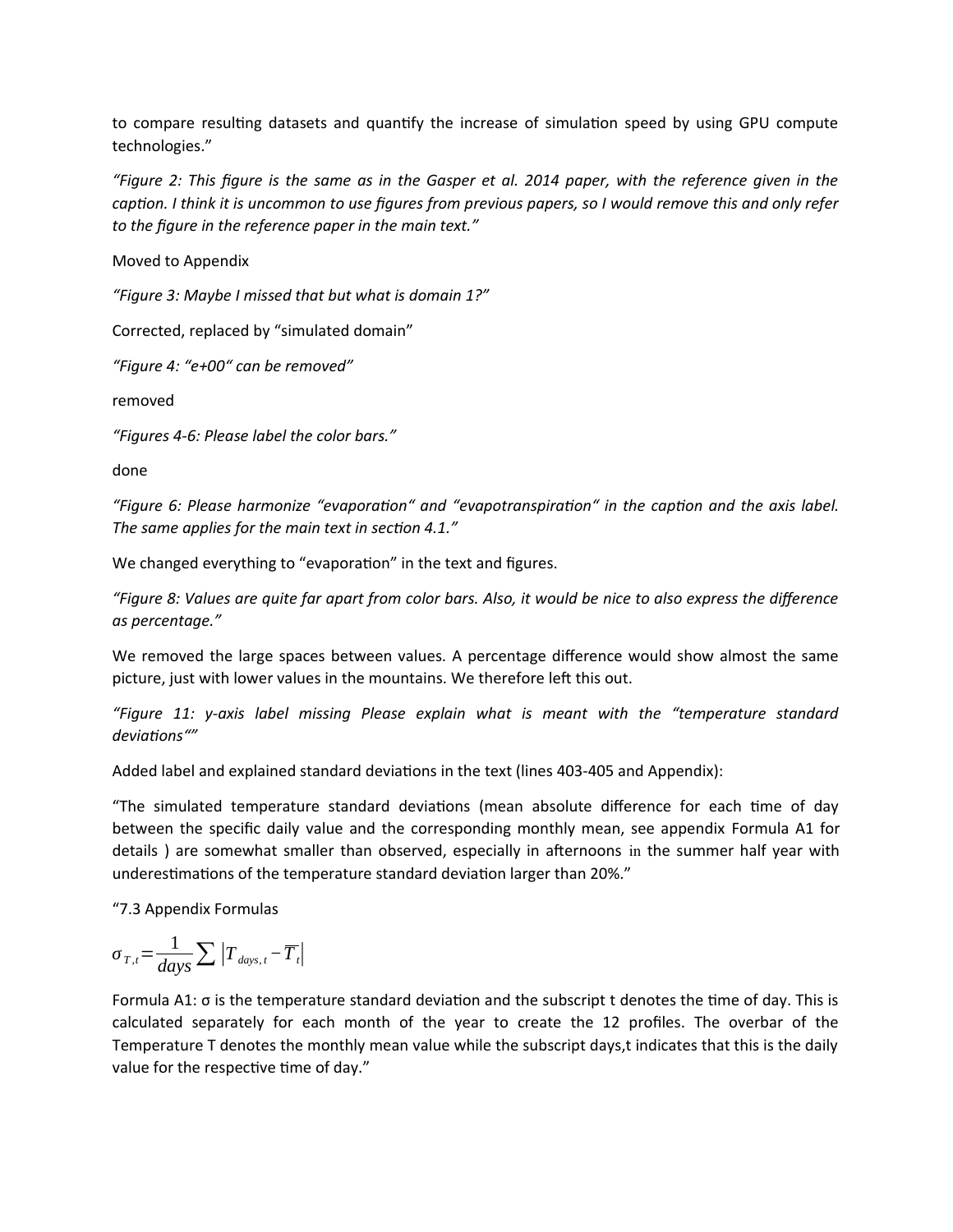*"Figure 13: Please specify from which times the reference radiosonde observations are taken. Further, please explain how the standard deviation is derived."*

Same as last figure, also the times are in the figure already. Also added them to the caption.

*"Figure 15: It would be insightful to quantify the agreement of the temporal dynamics with e.g. a correlation."*

This option is discussed in the text instead. We could unfortunately not include it as the processed dataset has been lost, related to a very unusual incident on the supercomputer affecting the supposedly safely stored data, and re-processing from the original data would take a very long time as the person who originally worked on this is no longer involved in the project.

*"Figures 16-18: Please use the station names throughout instead of the position numbers."*

Changed to station names.

*"Figure 19: Panel a is not labelled, as well as color bar and axes therein The terms "model" and "reality" are not consistent with the terminology used throughout the manuscript."*

Changed the figure accordingly.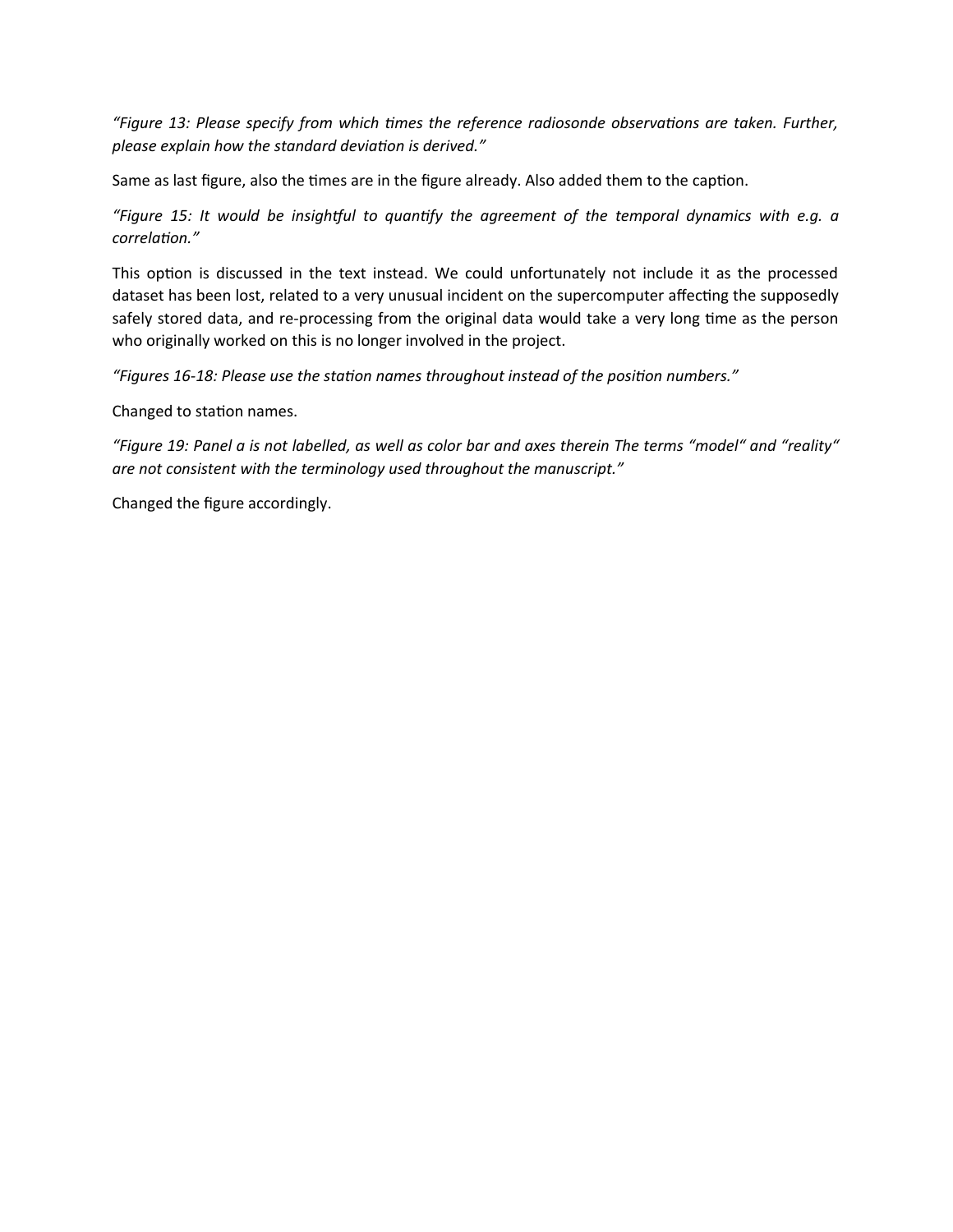#### **Reviewer 2**

*"However, I still am left with the question of what is this data going to be used for beyond the work done by the authors. From my understanding, a publication in ESSD should be a dataset that one could expect to be used extensively by the larger community. If this covered the entire country or Europe then that would be a different story, but I just don't see it as is. I still believe the work should be published but the paper would greatly benefit by putting it all in a greater context. I suggest the discussion provide a much more detailed overview of what this data could be used for and why it is necessary to have a unique dataset instead of just having each researcher rerun the simulations. In essence, it would be nice to know what this dataset could provide the larger scientific community 5-10 years from now."* 

The second reviewer raises a similar point as the first one. So we iterated on our initial response and added more detail. In the following we supply this answer once more:

"First, we want to address the concern of a too small domain used. Given the complexity of our model system driven by the challenge to determine the evolution of the water and energy fluxes in the landatmosphere system as complete as possible with a most advanced model system able to most directly simulate all relevant processes, we are limited by the currently available computational resources. Our wish to create a dataset of several years in order to allow for climatological analyses, we were forced to restrict ourselves spatially. Given the new hard- and software developments such as e.g. GPU computing, such simulations will potentially be possible for Europe probably in about a decade. However – even then – problems will arise on the availability of sufficiently resolved and homogeneous information on the soil and sub-soil required for such simulations. We doubt that the quality of the respective data sets for the German state of Baden-Württemberg, which we used in our work, will be available over Europe in a similar resolution and/or granularity. Under such conditions the results of spatially much more extended simulations would most probably signal more the different data sets than the processes – and thus restrict any analysis to the regions with consistent soil and – sub-soil data.

We see a range of applications for our data sets. Users may repeat our simulations with their own model system or use our system and experiment with alternative or improved input data or parameterizations and evaluate according sensitivities by comparison with our simulations, which would serve as the benchmark. This is currently not possible, because similar almost decade long fully coupled simulations of comparable complexity are not available but will for sure in the future. Since the information provided by our data set does allow users to apply observation operators for pseudoobservations, data assimilation experiments in the coupled system can be performed, which is what we are currently doing.

Since it was our goal to use the highest spatial grid resolutions and to reduce parameterization as much as possible under the computational constraints posed by currently available IT resources, the data set can be used to perform daily, seasonally and long-term analyses of intra- and intercompartmental water and heat energy fluxes and budgets in the land-vegetation-atmosphere system. The allows e.g. for statistical analyses of the relations between the state and evolution of the soil moisture and temperature at any layer and the state of the atmospheric boundary layer and even precipitation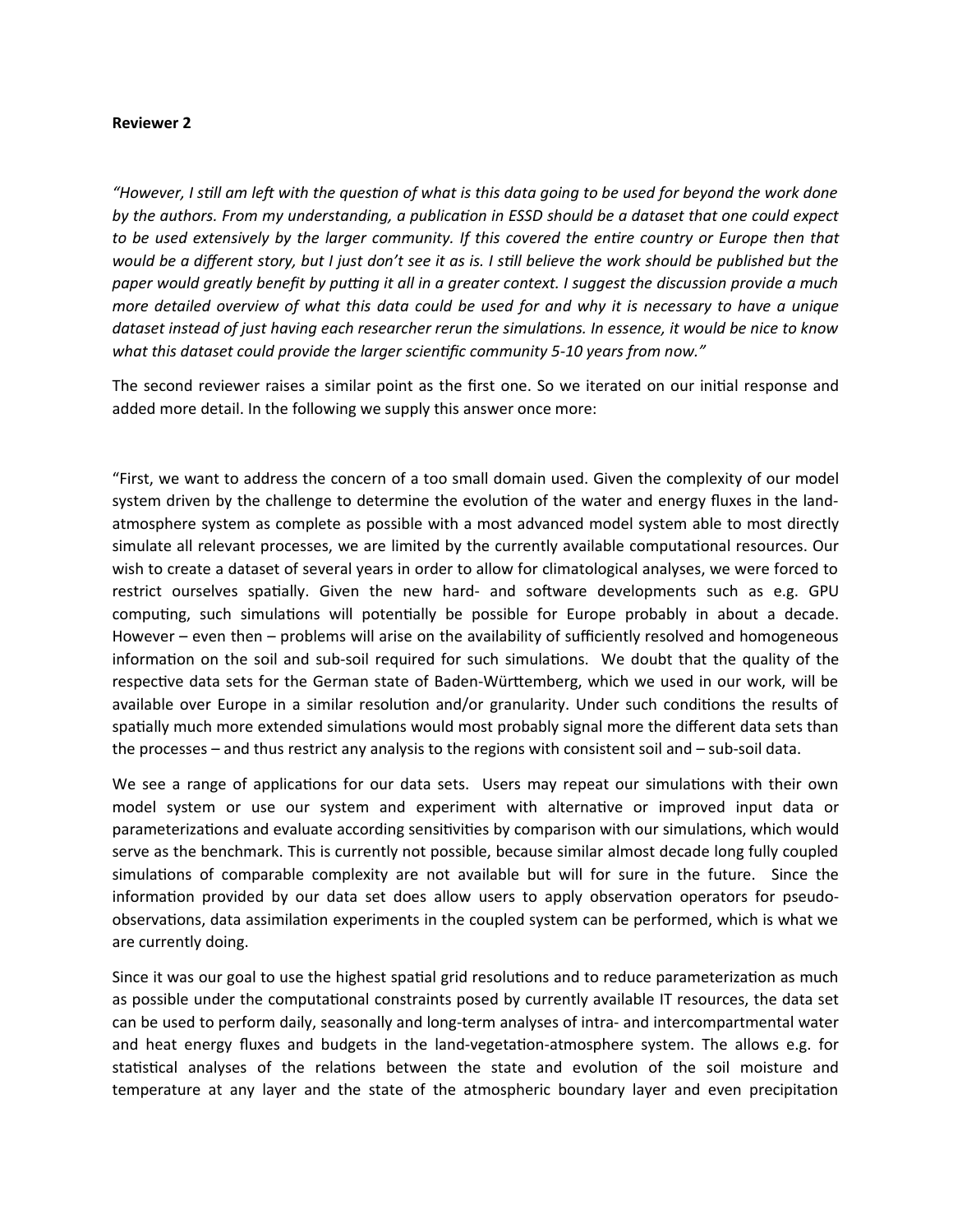patterns and vice versa taking into account also arbitrary lag-times. Given the diversity of landscape and land use contained in our simulations the dependency of such relations on the latter and on season can also be distilled from the data set. Since we cover a rather long time period and – given the comprehensiveness of the model system – large area, users can restrict such analyses also to sub-areas (e.g. smaller sub-catchments) or interesting time periods, certain times of the day, or seasons. Interesting examples are e.g. the dependency of convection in the atmosphere on the detailed state of the land and vegetation state and its heterogeneity in rather realistic settings or e.g. the magnitude of canopy evaporation after rain events at certain times of the day for a range of wind and temperature conditions.

If re-simulations with other model setups (e.g. different parameterizations or spatial resolution) are performed, sensitivities to model configurations or parameterizations can be determined. This includes the ability to attribute changes such as differences in atmospheric variables (for example 2m air temperature and air humidity) to a changed setup of the land surface. For our ongoing ensemble-based data assimilation experiments, we use due to prohibitive IT resources runs at lower resolutions, which clearly introduced biases especially in the subsurface. Also the impact of even more detailed parametrizations can easily be tested. E.g. one could alternatively use the tiling approach possible in CLM with several PFTs in one grid cell instead of only the dominant one as we did, or just a different microphysics scheme in the atmospheric component. Most probably only limited and well selected time periods would need to be re-run for such analyses.

In the future our setup can be extended to an ensemble. The data provided with our data set can be easily used to produce such an ensemble. E.g. the methods used to generate the soil and sub-soil can be used to produce a set of equally likely soil configurations given the always limited observations while atmospheric variability and uncertainty can be generated by the use of analysis ensembles for initialization and lateral boundary conditions."

We added the following text to the discussion section (lines 588-607):

"Finally, we want to address the applicability and usefulness of this dataset for various studies. As indicated, this dataset can be valuable for data assimilation both for testing new methods or algorithms and as a standard set for synthetic observations to pull from. It is thus possible to carry out data assimilation experiments with different conditioning datasets. Due to the long time series we have covered almost any possible weather regime (with the exception of truly extreme events) which can be a great advantage as some algorithms may work well for most conditions but may show weaknesses for other specific conditions (for instance the CMEM operator in combination with frozen soils). It also allows to investigate the impact of simplifications such as using a fixed atmospheric forcing instead of a model and thus disregarding feedback mechanisms. Next to data assimilation there are also model development and model analysis and comparison studies that can benefit from this dataset. If specific changes to the model system are made, for example testing a new cloud parametrization, all of the input files that are provided with this dataset can be used to quickly set up a working environment with known results to compare to. Here the length of the simulation is again an advantage since any development can be tested for relevant time slices. A detailed analysis of the dataset regarding compartment interactions is also of interest. We have shown the overall behavior of the system but we have not studied specific interesting events in detail. It would also be of interest to perform longer term simulations to analyze climate change and analyze better inter-annual variabilities by considering yearly